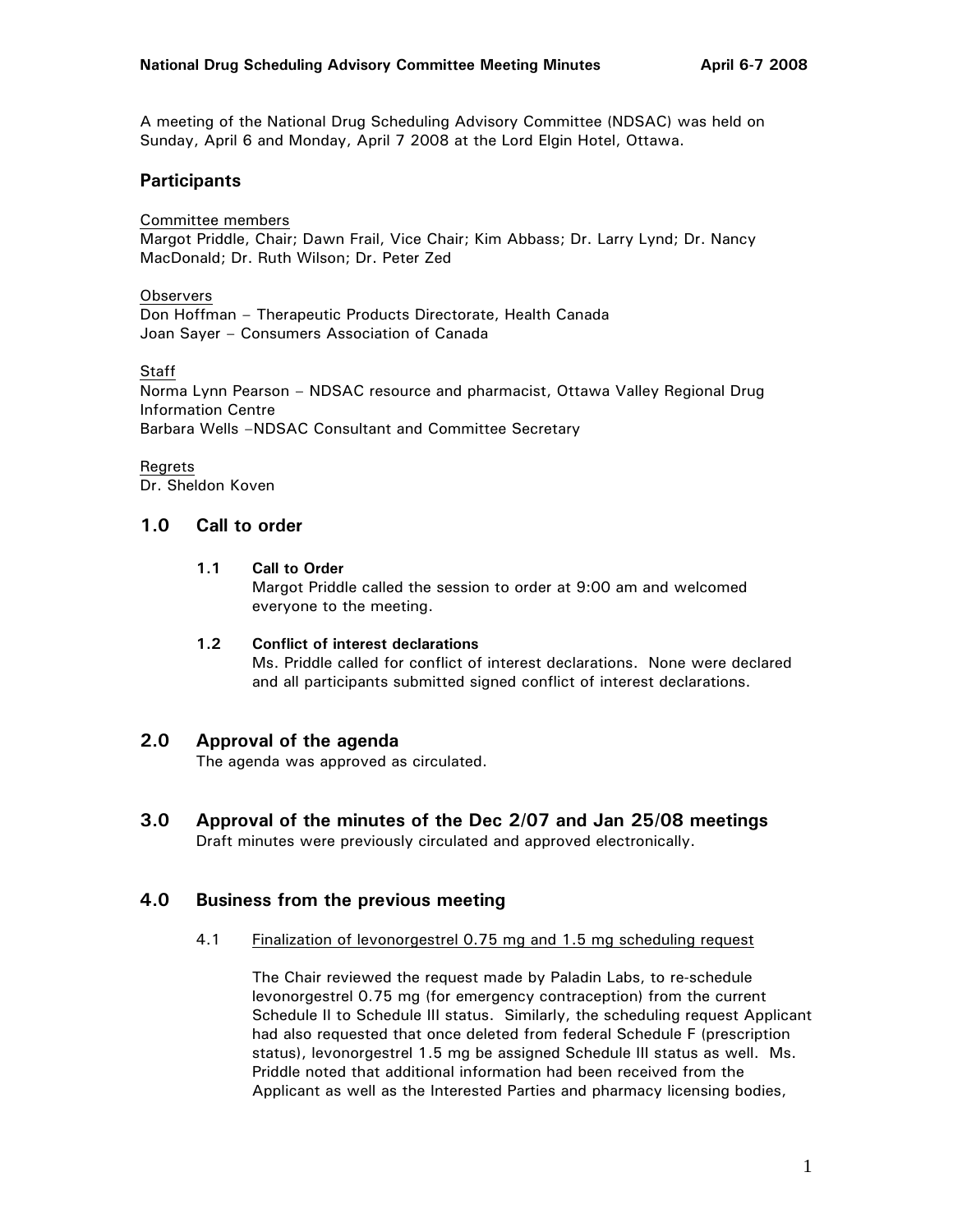pursuant to the previous meeting, as had been requested by the committee. The committee reviewed the information received.

Ms. Priddle welcomed Allan Malek and colleagues to the meeting at approximately 10:00 am on Monday. Mr. Malek was in attendance to present on behalf of the Canadian Association of Chain Drug Stores, one of the organizations granted Interested Party status to the proceedings. He introduced two colleagues: Janet Cooper of the Canadian Pharmacists Association, and Cathy Lupenette, a pharmacist with Rexall Pharma Plus. The group presented their position on the scheduling of levonorgestrel 0.75 mg and 1.5 mg as requested by the Applicant, Paladin Labs. After the presentation, the group responded to questions posed by the committee members.

At 11:00 am, Lenka Janecka and Brian Stowe were welcomed to the meeting. Ms. Janecka was attending on behalf of another Interested Party, the Ontario Pharmacists Association (OPA), and was joined by Mr. Stowe (practising community pharmacist) to assist with the OPA's presentation. After the presentation, Mr. Stowe and Ms. Janecka responded to questions from the committee.

Representatives of Paladin Labs made a presentation before the committee at 12:30 pm, followed by a brief question and answer session. Attending on behalf of the Applicant were Dr. Patrice Larose, Mark Beaudet, Dr. Colleen Metge, and Farrukh Rehan.

In consideration of the various levonorgestrel products both proposed and currently on the market, the committee agreed that the scheduling of levonorgestrel should be determined in three parts:

- o Conditions for sale of levonorgestrel 1.5 mg tablet, taken on a onetablet basis (and pending the federal government's approval to remove from Schedule F);
- o Conditions for sale of levonorgestrel 0.75 mg tablets, two tablets to be taken at one time (once a day); and
- o Conditions for sale of levonorgestrel 0.75 mg tablets, one tablet to be taken, followed by a second in 12 hours.

The Chair led the committee through a review of the applicability of these three configurations to all scheduling factors. It was agreed that:

- o Scheduling factors #II-2, III-1, III-4, III-6, and III-7 were applicable for "Levonorgestrel (when sold in concentrations of 1.5 mg per oral dosage unit, packaged and labelled for emergency contraception, in package sizes containing no more than 1.5 mg of levonorgestrel)"and that this would warrant Schedule III placement.
- o Scheduling factors #II-2, III-1, III-4, III-5, III-6, and III-7 were applicable for "Levonorgestrel (when sold in concentrations of 0.75 mg per oral dosage unit to be taken as a single dose of 1.5 mg, packaged and labelled for emergency contraception, in package sizes containing no more than 1.5 mg of levonorgestrel)", and that this would warrant Schedule III placement.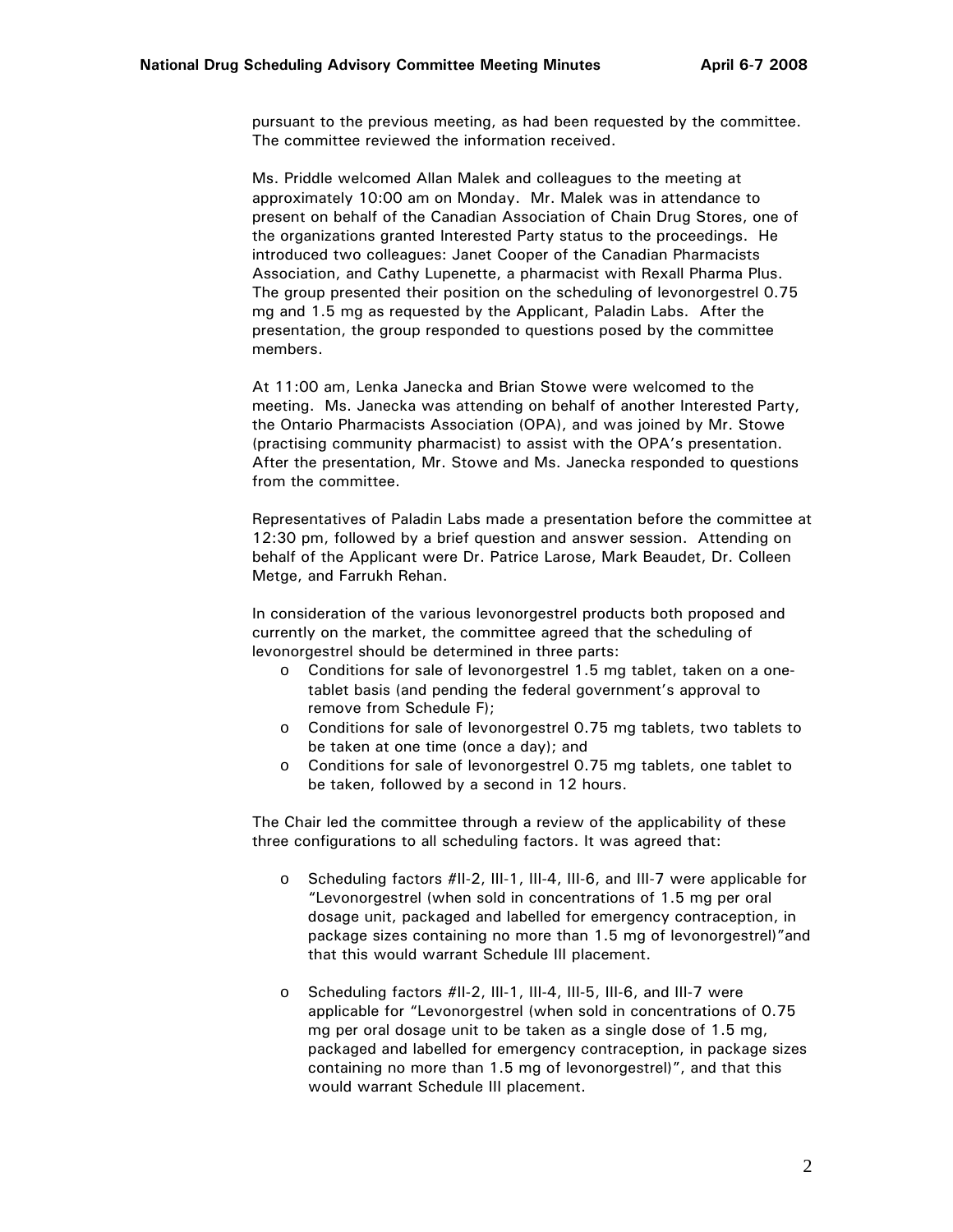o Scheduling factors #II-2, II-8, III-1, III-2, III-4, III-5, III-6, and III-7 were applicable for "Levonorgestrel when sold in concentrations of 0.75 mg per oral dosage unit (except when labelled to be taken as a single dose of 1.5 mg and in package sizes containing no more than 1.5 mg levonorgestrel), packaged and labelled for emergency contraception)" and that this warranted retention in Schedule II. It was noted that the factor #II-8 ("*Use of the drug requires reinforcement or an expansion of the directions for use, through pharmacist - patient dialogue*") was applicable in this particular configuration due to study results that showed a significant increase in patient non-compliance with twice-a-day dosing and therefore the need for intervention by a health professional.

After review and final discussion:

It was moved by D. Frail, seconded by R. Wilson that **"Levonorgestrel (when sold in concentrations of 1.5 mg per oral dosage unit, packaged and labelled for emergency contraception, in package sizes containing no more than 1.5 mg of levonorgestrel)" be granted Schedule III status, pursuant to removal from federal Schedule F.** 

**Motion carried** 

It was then moved by R. Wilson, seconded by L. Lynd that **"Levonorgestrel (when sold in concentrations of 0.75 mg per oral dosage unit to be taken as a single dose of 1.5 mg, packaged and labelled for emergency contraception, in package sizes containing no more than 1.5 mg of levonorgestrel)" be granted Schedule III status.** 

**Motion carried.** 

And finally, it was moved by D. Frail, seconded by K. Abbass that **"Levonorgestrel when sold in concentrations of 0.75 mg per oral dosage unit (except when labelled to be taken as a single dose of 1.5 mg and in package sizes containing no more than 1.5 mg levonorgestrel, packaged and labelled for emergency contraception)" be assigned to Schedule II.** 

#### **Motion carried**

To be reported to NAPRA Executive Committee.

4.2 Engagement of interested stakeholders/members of the public B. Wells presented a revised draft policy to facilitate stakeholder input into the drug scheduling deliberations. There was discussion about proposed deadlines for receipt of stakeholder information and it was agreed that any information would need to be submitted no less than seven days prior to the committee meeting, to facilitate processing, distribution, and review.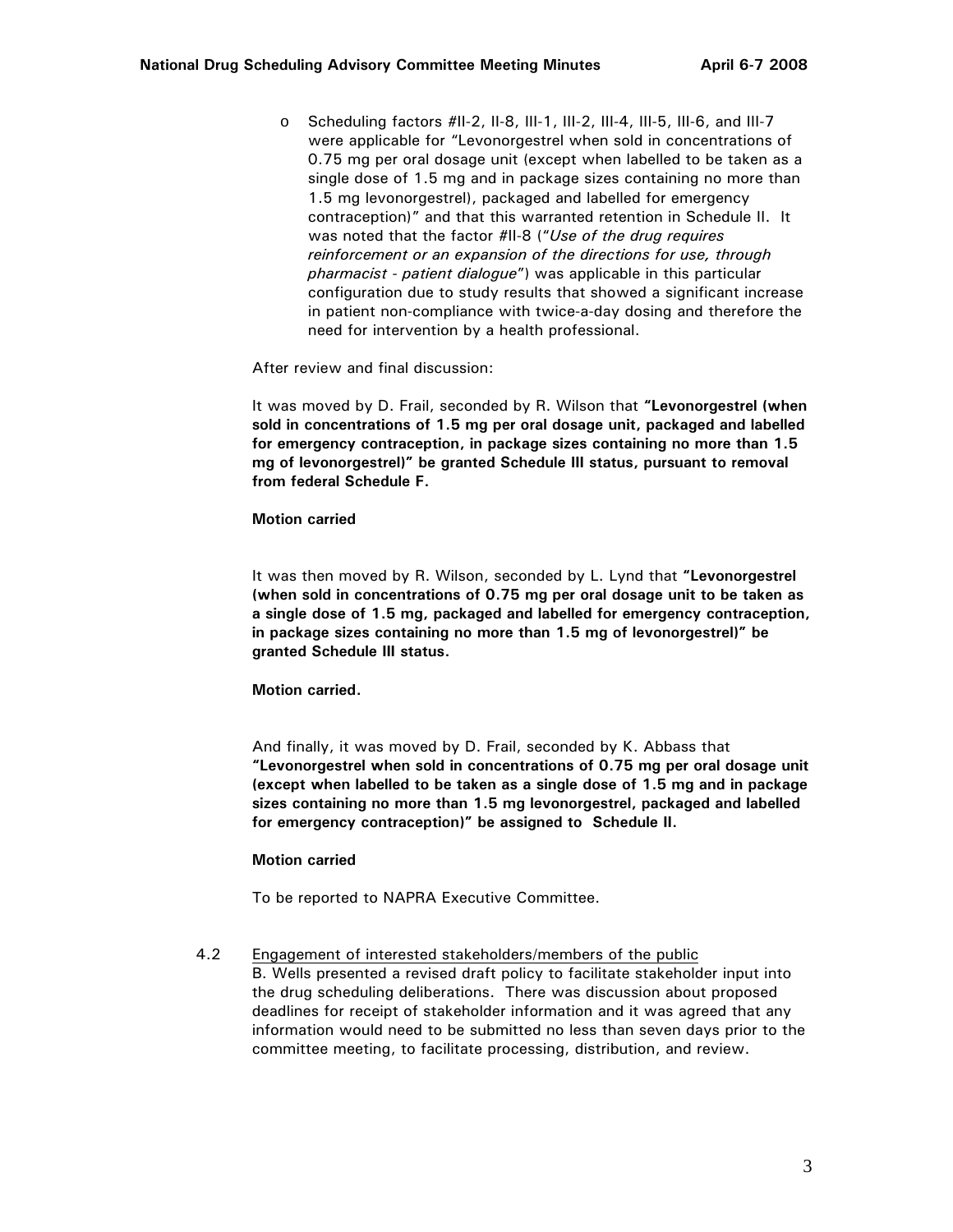It was moved by R. Wilson, seconded by D. Frail, that **the revised draft policy be approved (as amended by the seven day deadline provision) and recommended to NAPRA for adoption.** 

#### **Motion carried.**

The committee also agreed that if adopted, announcements about this new policy should highlight the fact that it now adds a second mechanism for public input to be received (i.e. along with the established Interested Party standing). There was also agreement that efforts should be made to ensure that patient and disease-specific advocacy groups are made aware of this new policy.

To be reported to NAPRA for approval.

- 4.3 "Parenteral nutrition" vs "total parenteral nutrition This matter was deferred to the next scheduled meeting.
- 4.4 Revision of Scheduling Factors At the request of the Chair, B. Wells led the committee through a report prepared on responses received pursuant to the public consultation on proposed revisions to the scheduling factors.

The committee reviewed each comment received, and agreed on a number of amendments to the revised factors based on these stakeholder comments and suggestions.

It was moved by N. MacDonald, seconded by L. Lynd **that the revised scheduling factors be approved as amended, and recommended to NAPRA for adoption.** 

#### **Motion carried.**

To be reported to NAPRA for approval.

4.5 Guidelines for Scheduling Status Submissions This matter was deferred to the next scheduled meeting.

## **5.0 New business**

5.1 Scheduling change request for benzoyl peroxide (preparations of 5% or less as a single ingredient)

The committee welcomed Praveen Chawla and Dora Gelntis, representatives from Johnson & Johnson Inc. (the scheduling review **Applicant**) to the meeting at 1:00 pm. The representatives made a presentation to the committee, outlining the Johnson & Johnson request that the scheduling of "benzoyl peroxide (preparations of 5% or less as a single ingredient)" be changed from the current Schedule III to Unscheduled status. This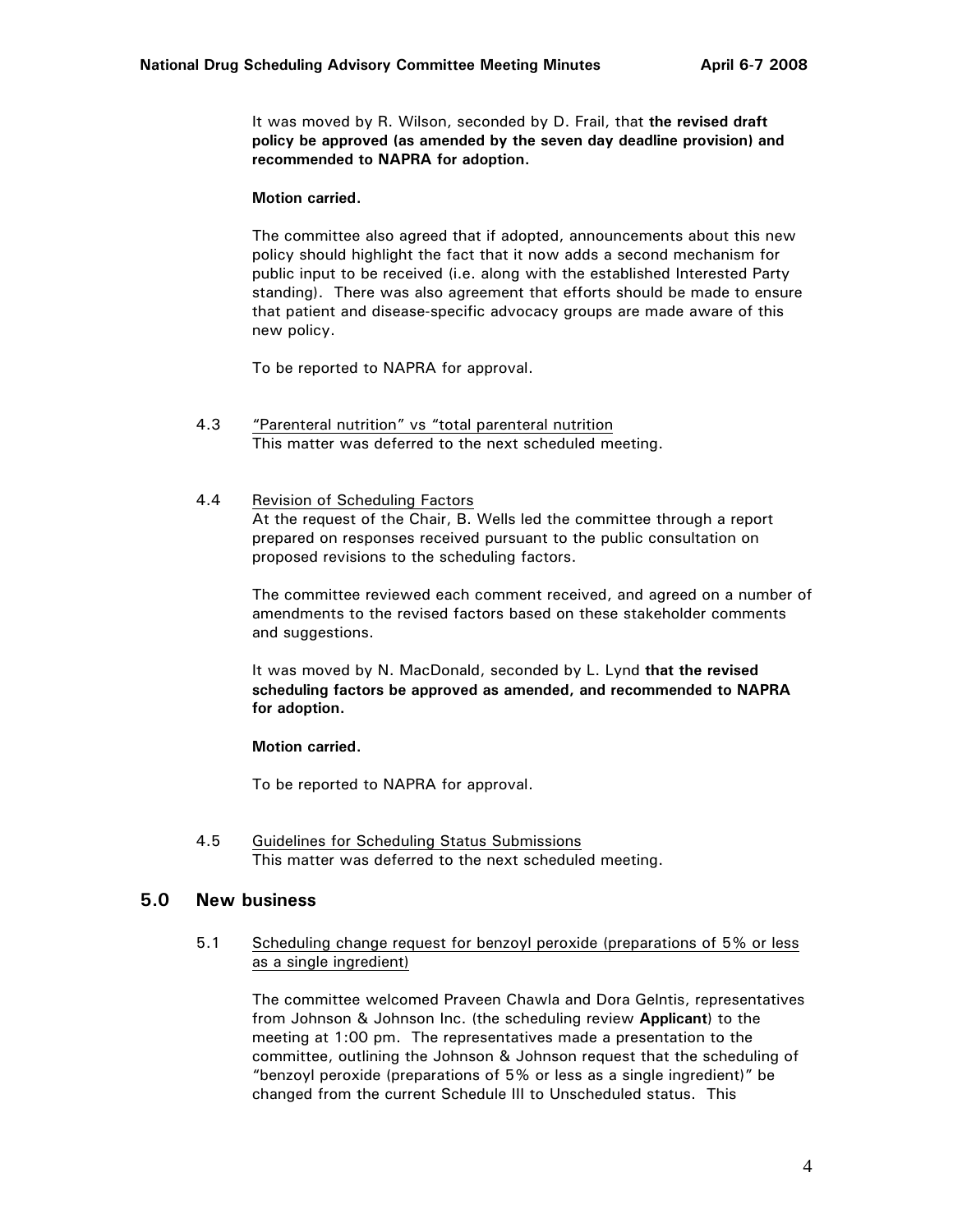presentation was followed by a question and answer session with committee members.

At 2:00 pm, the Chair welcomed Guthy-Renker representatives Todd Harrison and Dr. Jon Daniels, to the meeting. Guthy-Renker had been granted **Interested Party** standing to the proceedings. The representatives presented the Guthy-Renker position, which was in support of the scheduling change of benzoyl peroxide in preparations of 5% or less as a single ingredient. The presentation was followed by a brief question and answer session with the committee.

The committee then reviewed and discussed the information previously submitted by the Applicant and the Interested Party, as well as both presentations. It was noted that the current Schedule III status for benzoyl peroxide (preparations of 5% or less as a single ingredient) had been assigned by the Canadian Drug Advisory Committee (interim body established to develop the national model schedules) in 1995.

Ms Priddle then led the committee through a review of the current applicability of this drug to all scheduling factors, and it was agreed that scheduling factors # III-1, #III-4, and #III-5 were applicable. After further discussion, it was agreed that the applicability of these factors did not warrant retention in Schedule III.

It was moved by R. Wilson, seconded by P.Zed that "**Benzoyl peroxide (preparations of 5% or less, as a single ingredient)" be granted Unscheduled status.** 

#### **Motion carried.**

To be reported to NAPRA Executive Committee.

5.2 Scheduling change request for famotidine (when sold in concentrations of 20 mg or less per oral dosage unit and indicated for the treatment of heartburn, in package sizes containing more than 600 mg of famotidine). The committee reviewed the submission provided by McNeil Consumer Healthcare **(Applicant**), requesting a change in the scheduling of famotidine (under the parameters listed above) from the current Schedule II status to Schedule III. It was noted that the current Schedule II placement was granted by the committee in December 2006. Famotidine in smaller package sizes (i.e. containing less than 600 mg of famotidine) in total is Unscheduled.

Ms Priddle led the committee through a review of the current applicability of this drug to all scheduling factors, and it was agreed that scheduling factors # III-1, #III-2, and #III-4 were applicable.

It was moved by D. Frail, seconded by K. Abbass that **"Famotidine and its salts (when sold in concentrations of 20 mg or less per oral dosage unit and indicated for the treatment of heartburn, in package sizes containing more than 600 mg of famotidine) be granted Schedule III status**.

#### **Motion carried**.